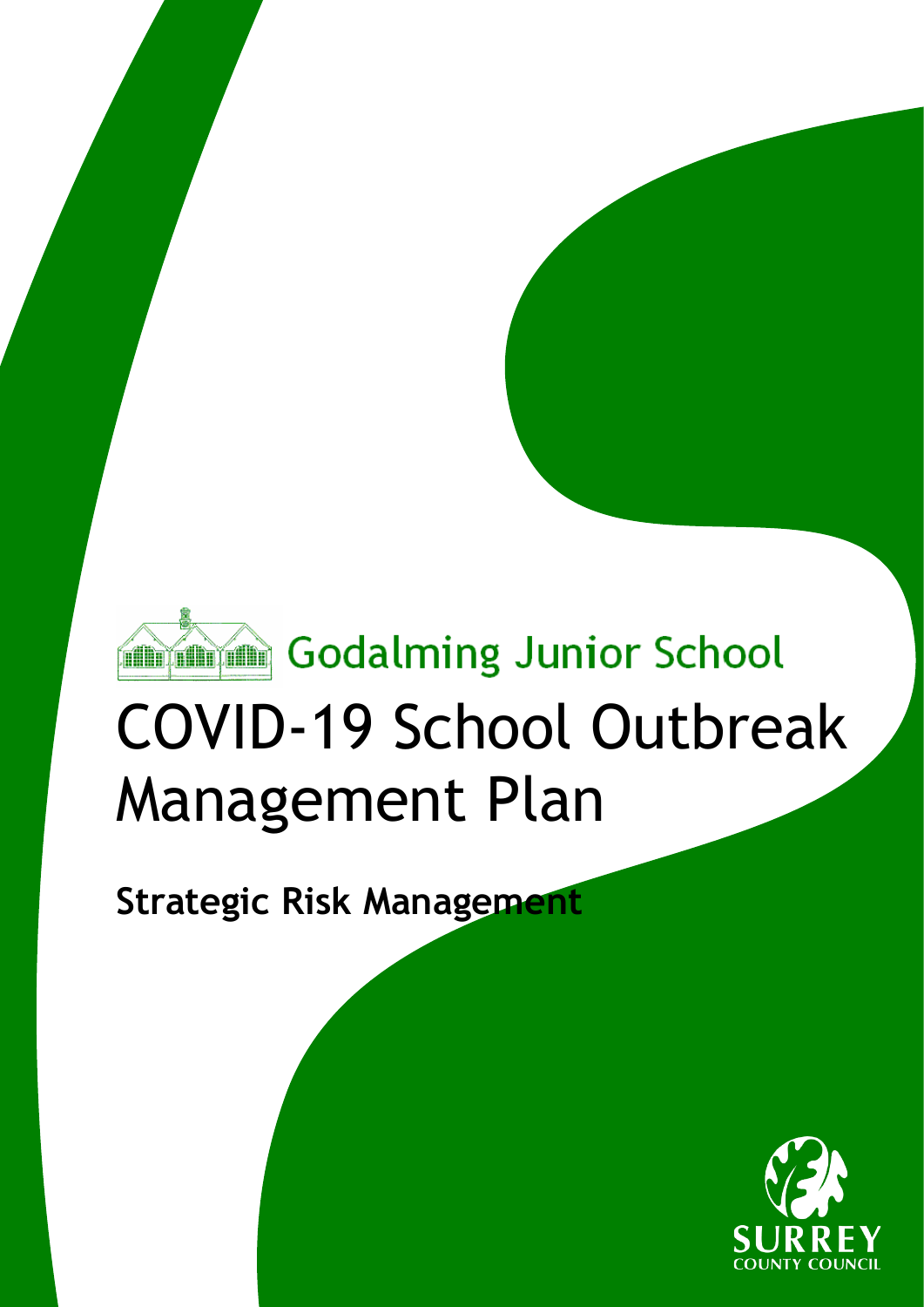| Document Owner          | Strategic Risk Management |  |
|-------------------------|---------------------------|--|
| <b>Creation Date</b>    | August 2021               |  |
| Version                 | Version No 1              |  |
| <b>Status</b>           | Final                     |  |
| <b>Publication Date</b> | August 2021               |  |
| <b>Review Date</b>      | August 2023               |  |

| Version control | Date          | Reason for change                                                                                |
|-----------------|---------------|--------------------------------------------------------------------------------------------------|
| V <sub>1</sub>  | August 2021   | New guidance                                                                                     |
| V <sub>2</sub>  | December 2021 | Updated information on<br>shielding - page 5<br>Update of wording in<br>testing section - page 5 |
|                 |               |                                                                                                  |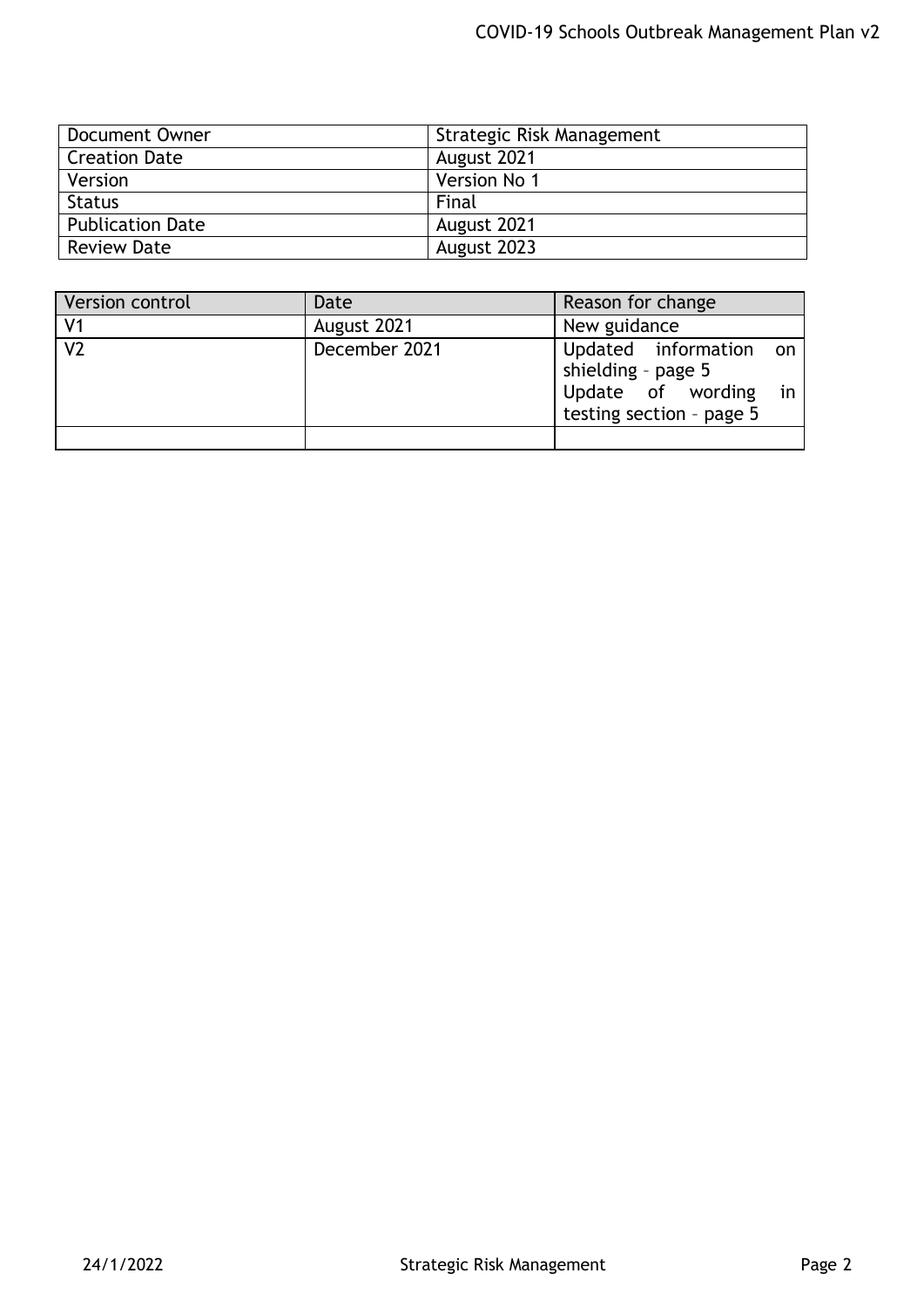| School: | Name of Godalming Junior | Date of assessment: | Date of review: |
|---------|--------------------------|---------------------|-----------------|
|         | School                   | September 2021      | January 2022    |
|         |                          |                     |                 |

# **Introduction**

This document is a template COVID-19 outbreak management plan, it outlines what the school would do if children, pupils, students or staff test positive for COVID-19, or how the school would operate if it were advised to reintroduce any measures to help break chains of transmission, following the [Contingency Framework for managing local outbreaks](https://www.gov.uk/government/publications/coronavirus-covid-19-local-restrictions-in-education-and-childcare-settings) of COVID-19 and the [schools](https://www.gov.uk/government/publications/actions-for-schools-during-the-coronavirus-outbreak)  [operational guidance](https://www.gov.uk/government/publications/actions-for-schools-during-the-coronavirus-outbreak) provided by the Department for Education (DfE).

The Outbreak Management Plan should be read alongside the school's Protective Measures Risk Assessment. It is essential for the risk assessment to be kept up-to-date and relevant to the school's unique setting by completing the additional control measures column. The risk assessment sets out the protective measures for day to day operation. The additional measures in the case of and for the duration of an outbreak are given in this risk assessment under separate headings "*Temporary Additional Measures in the event of an outbreak*" and are shown in italic text.

The measures in this plan may be implemented in response to recommendations provided by Surrey County Council, Director of Public Health (DsPH) or the PHE Health Protection Team (HPTs) as part of their outbreak management responsibilities. Where there is a need to address more widespread issues across an area, ministers will take decisions on an area-by-area basis.

This document:

- Covers roles and responsibilities
- Details when and how to seek public health advice
- Refers to the risk assessment already in place which includes the control measures that the school might be asked to put in place described in the guidance.

For each control measure it will include:

- Actions the school would take to put it in place quickly
- How the school would ensure every child, pupil or student receives the quantity or quality of educations and support to which they are normally entitled
- How the school would communicate changes to children, pupils, students, parents, carers and staff

## **When our school will consider extra action**

The following thresholds based on the [Contingency Framework](https://www.gov.uk/government/publications/coronavirus-covid-19-local-restrictions-in-education-and-childcare-settings) will be used by the school as an indication for when to seek public health advice if concerned. For most education and childcare settings, whichever of these thresholds is **exceeded** first:

- 5 children, pupils, students or staff, who are likely to have mixed closely, test positive for COVID-19 within a 10-day period; or
- **10% of children, pupils, students or staff who are likely to have mixed closely test positive for COVID-19 within a 10-day period**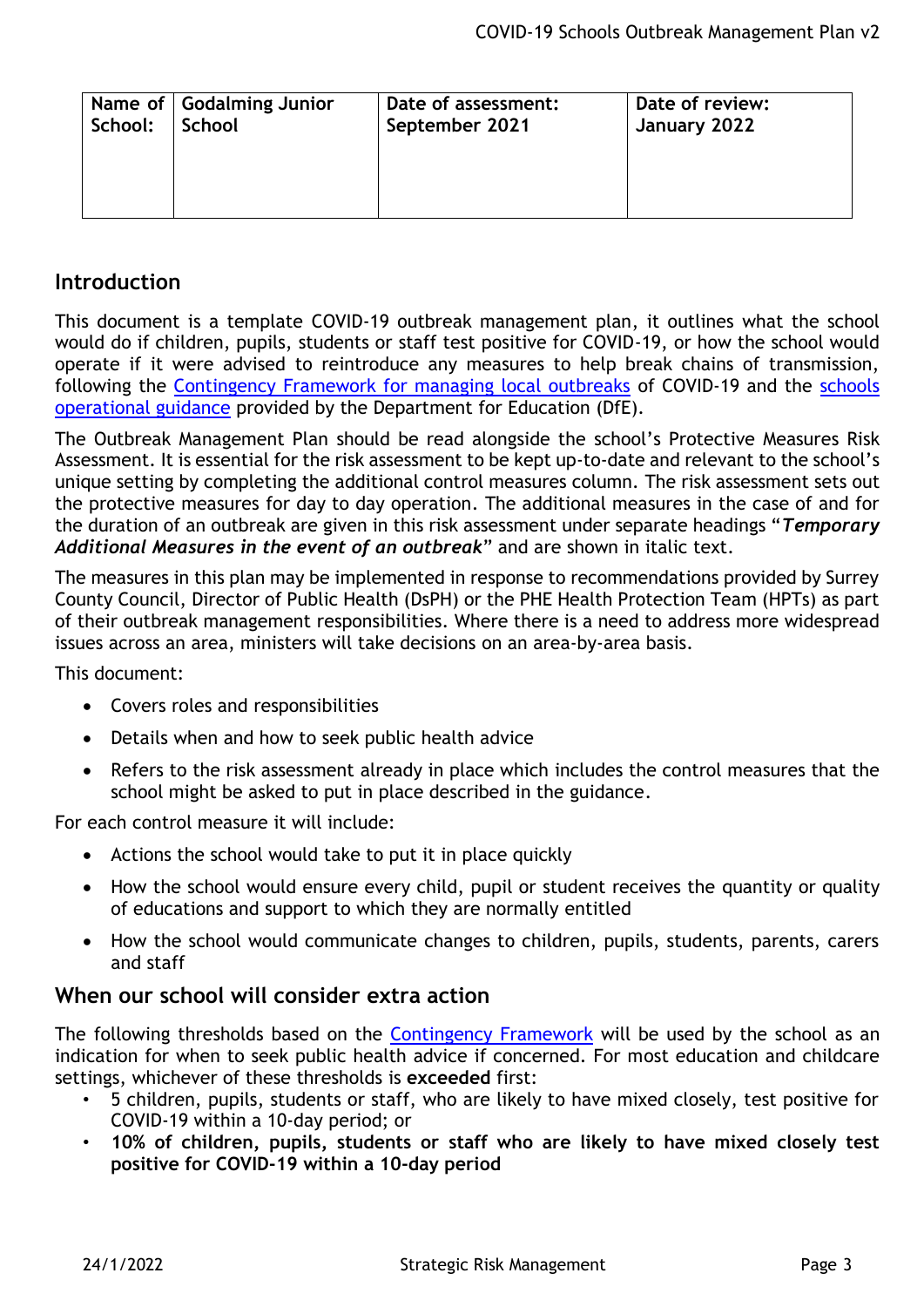**The school may wish to seek additional public health advice if they are concerned about transmission in the setting, either by phoning the DfE helpline (0800 046 8687, option 1) or in line with other local arrangements. A director of public health or an HPT may give settings advice reflecting the local situation.**

Identifying a group that is likely to have mixed closely will be different for each setting. The Contingency Framework gives examples for each sector, for schools this could include:

- A form group or subject class
- A friendship group mixing at breaktimes
- A sports team
- A group in an after-school activity

The school will review and reinforce the testing, hygiene and ventilation measures they already have in place. These controls are documented in the School's Protective Measures Risk Assessment.

**The school will seek public health advice if a pupil, student, child or staff member is admitted to hospital with COVID-19. They can do this by phoning the DfE helpline (0800 046 8687, option 1), or in line with other local arrangements. Hospitalisation could indicate increased severity of illness or a new variant of concern. Settings may be offered public health support in managing risk assessments and communicating with staff and parents.**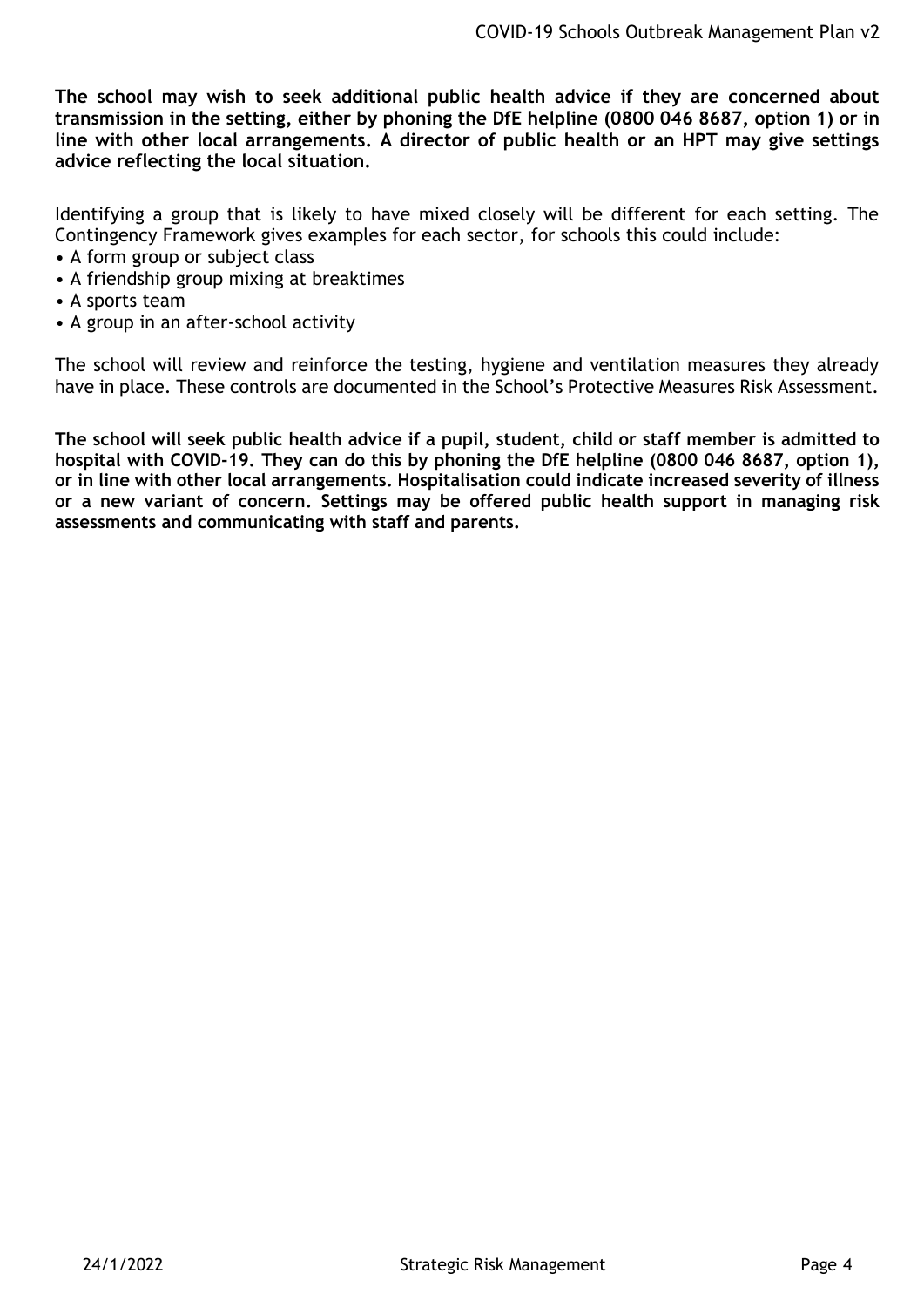# **Testing**

The school has planned for the possibility of increased use of testing by staff and, where they are already being offered testing, for pupils and students. This could include advice on more frequent testing, or on the reintroduction of Lateral Flow Device - LFD (where they have been stood down). Testing is documented in the School's Protective Measures Risk Assessment section: 9. Promote and engage in asymptomatic testing, where available.

#### **Additional comments from school:**

*In light of latest announcements the school will be recommending LF testing if there is a close contact positive case of COVID in the class of a positive case. This will also apply to siblings on households where that has also been a positive outcome from a PCR test.*

*The school will continue to promote testing and where possible, PCR tests only for those with symptoms. Staff are also encouraged to take a LF test on a Friday in order to best support the school in providing cover for the following week.* 

# **Face coverings**

The school has planned for the possibility that it may be advised by a director of public health that face coverings should temporarily be worn in settings in their area. This may include face coverings in communal areas and/or classrooms, for pupils, students and staff. Children of primary school age and early years children should not be advised to wear face coverings

The use of face coverings in such outbreak circumstances is documented in the school's Protective Measures Risk Assessment section: 2. Where recommended, use face coverings.

#### **Additional comments from school:**

*As outlined in the school risk assessment, face coverings by staff will continue until further notice in communal areas in the school. All visitors are required to wear a face covering also.*

# **Shielding**

Following expert clinical advice and the successful rollout of the COVID-19 vaccine programme, people previously considered to be clinically extremely vulnerable (CEV) will not be advised to shield again.

Individuals previously identified as CEV are advised to continue to follow the guidance on [how to](https://www.gov.uk/guidance/covid-19-coronavirus-restrictions-what-you-can-and-cannot-do)  [stay safe and help prevent the spread of COVID-19.](https://www.gov.uk/guidance/covid-19-coronavirus-restrictions-what-you-can-and-cannot-do) Individuals should consider advice from their health professional on whether additional precautions are right for them.

The school has planned for this and is documented in the School's Protective Measures Risk Assessment section: Workforce and Attendance.

#### **Additional comments from school:**

*The school continues to remain in contact with those who are considered vulnerable and have long-term illnesses. As outlined in the school attendance policy found [here](http://www.godalming-junior.surrey.sch.uk/website/policies/35613) the school and headteacher continues to judge each absence request on a case-by-case basis.*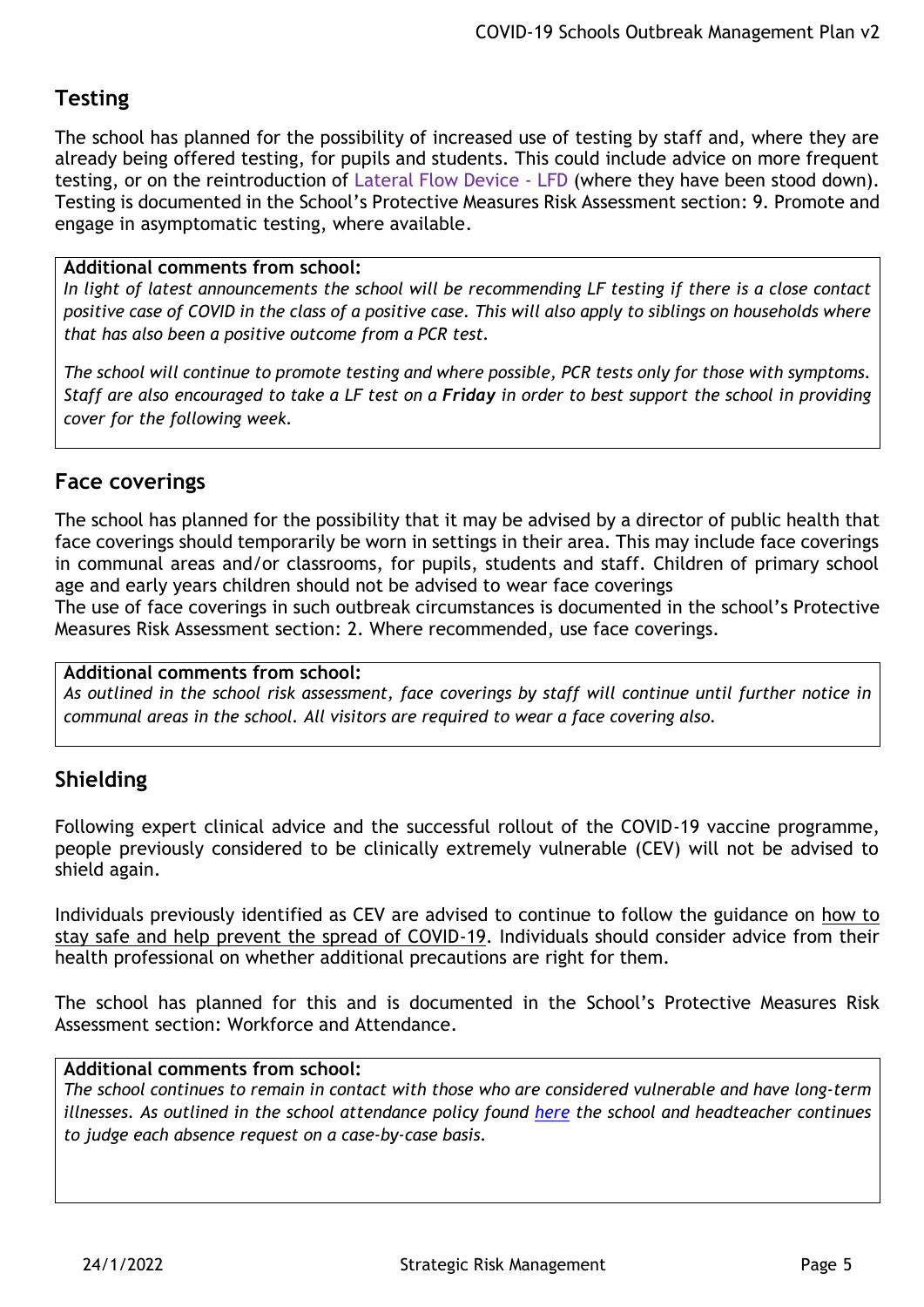# **Other measures**

The school has planned for the possibility that they are advised to limit:

- residential educational visits
- open days
- transition or taster days
- parental attendance in settings
- live performances in settings

This is documented in the School's Protective Measures Risk Assessment section 6. Minimise contact and will follow the controls set out by specific DfE and Government guidance for these activities.

## **Additional comments from school:**

*As outlined in the school risk assessment [here,](http://www.godalming-junior.surrey.sch.uk/website/coronavirus_covid-19/455482) whole school assemblies have been split (2 assemblies for upper and lower school), there are no large school gatherings (including those where parents are invited), lunch time sitting times are staggered, school clubs have ceased, ventilating areas continue and readings taken on CO2 meters to ensure air quality is 'good' throughout the school. This will be reviewed after the February half term.*

# **Attendance restrictions**

High quality face-to-face education remains a government and schools priority. Attendance restrictions will only ever be considered as a short-term measure and as a last resort:

• for individual settings, on public health advice in extreme cases where other recommended measures have not broken chains of in-setting transmission; or

• across an area, on government advice in order to supress or manage a dangerous variant and to prevent unsustainable pressure on the NHS.

In all circumstances, priority will continue to be given to vulnerable children and young people and children of critical workers to attend to their normal timetables. Where measures include attendance restrictions, DfE may advise on any other groups that should be prioritised. The school should has planned for the possibility that they are advised, temporarily, to limit

attendance and should ensure that high quality remote education is provided to all pupils or students not attending.

## **Additional comments from school:**

*The internal threshold, as supported by UKHSA and the LA, still stands at 60% in order for teaching to move to remote education (2/3 of a class with positive LF tests). This has occurred only once so far in a Year 4 class. Priority in school is given to those who are considered our most vulnerable including those who qualify for pupil premium and those SEN children or CLA. Should the number of positive cases reach this number again, the [online contingency plan](http://www.godalming-junior.surrey.sch.uk/website/coronavirus_covid-19/455482) will once again be triggered.*

## **Remote education**

High-quality remote learning will be provided for all pupils and students if:

- they have tested positive for COVID-19 but are well enough to learn from home; or
- attendance at their setting has been temporarily restricted

On-site provision will in all cases be retained for vulnerable children and young people and the children of critical workers. If settings have to temporarily stop onsite provision on public health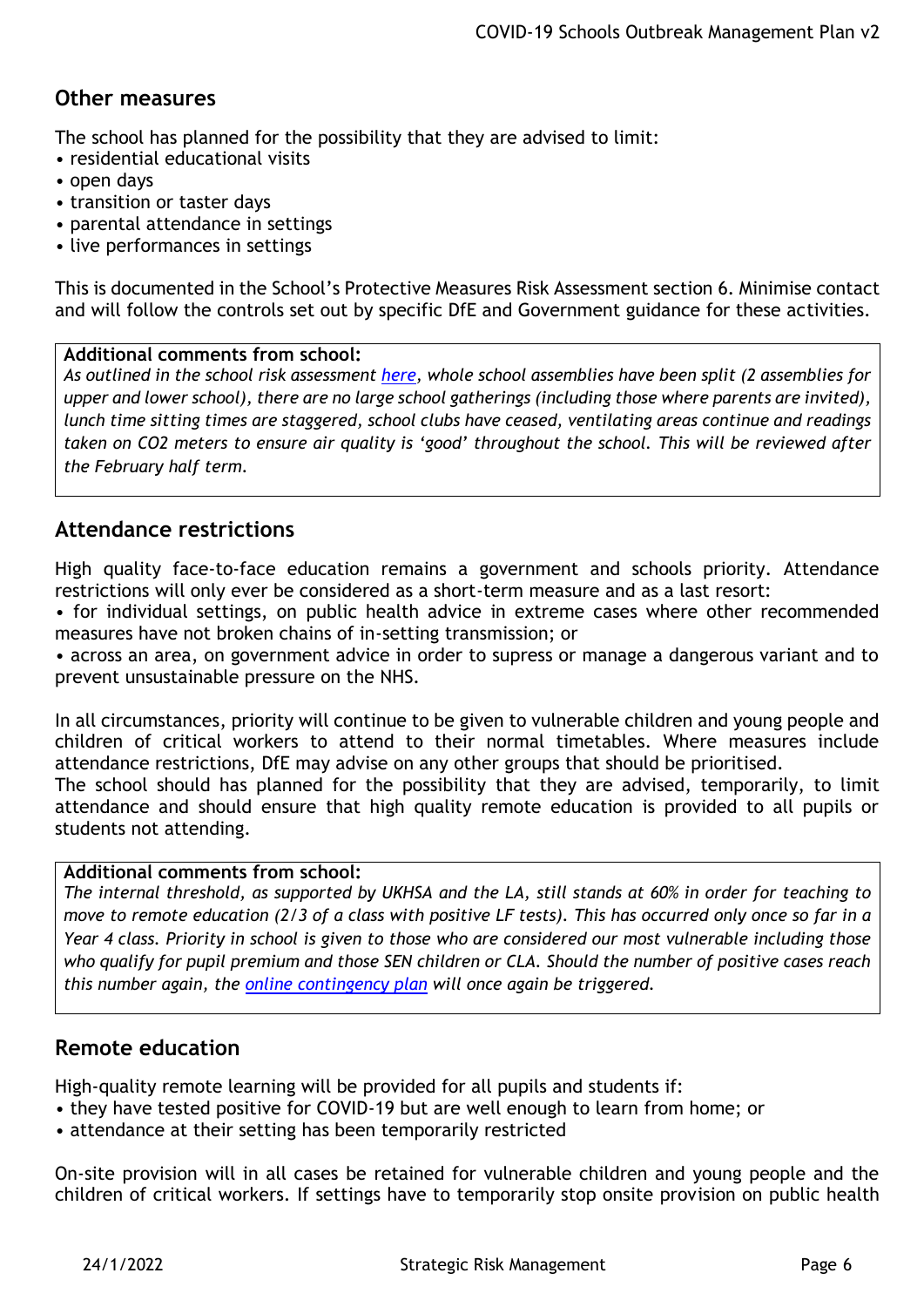advice, they will discuss alternative arrangements for vulnerable children and young people with the local authority.

#### **Additional comments from school:**

*If vulnerable children are those effected e.g. confirmed positive PCR test, there will be daily welfare checks carried out by either the HSLW, SENCO or a key worker assigned to individual children will make that contact. If necessary, these calls will be logged on C-POMS. Otherwise, these children will have a space in school reserved for them. There will also be a working document, overseen by the admin team, which will record positive cases and return to school date in order to identify the optimum start and end date of online learning.* 

### **Education workforce**

If restrictions on child, pupil and student attendance are ever needed, leaders of the school will determine the workforce required onsite and if it is appropriate for some staff to work remotely. This is documented in the School's Protective Measures Risk Assessment section: Workforce. The school will refer to the guidance on clinically extremely vulnerable people.

#### **Additional comments from school:**

*Those considered vulnerable and advised to work from home will liaise with the school SLT as to the duties they are able to undertake whilst isolating.* 

## **Safeguarding and designated safeguarding leads**

There will be no change to local multi-agency safeguarding arrangements, which remain the responsibility of the 3 safeguarding partners:

- **Local Authorities**
- **Clinical commissioning groups**
- **Chief officers of police**

If attendance restrictions are needed in any education or childcare setting, the school expect all local safeguarding partners to be vigilant and responsive to all safeguarding threats with the aim of keeping vulnerable children and young people safe, particularly as more children and young people will be learning remotely.

The school will continue to have regard to any statutory safeguarding guidance that applies to them, including:

- Keeping children safe in education
- Working together to safeguard children
- Early Years Foundation Stage (EYFS) framework

The school, ideally led by the designated safeguarding lead (DSL) or a deputy, will review the child protection policy so that it reflects the local restrictions and remains effective. It is expected that the school, will have a trained DSL (or deputy) available on site. However, it is recognised that for some schools there may be operational challenges to this. In such cases, there are two options to consider:

• A trained DSL (or deputy) from the early years setting, school, out-of-school settings or FE provider can be available to be contacted via phone or online video, for example working from home • Sharing trained DSLs (or deputies) with other settings, schools or FE providers (who should be available to be contacted via phone or online video)

Where a trained DSL (or deputy) is not on site, in addition to one of the above options, a senior leader should take responsibility for co-ordinating safeguarding on site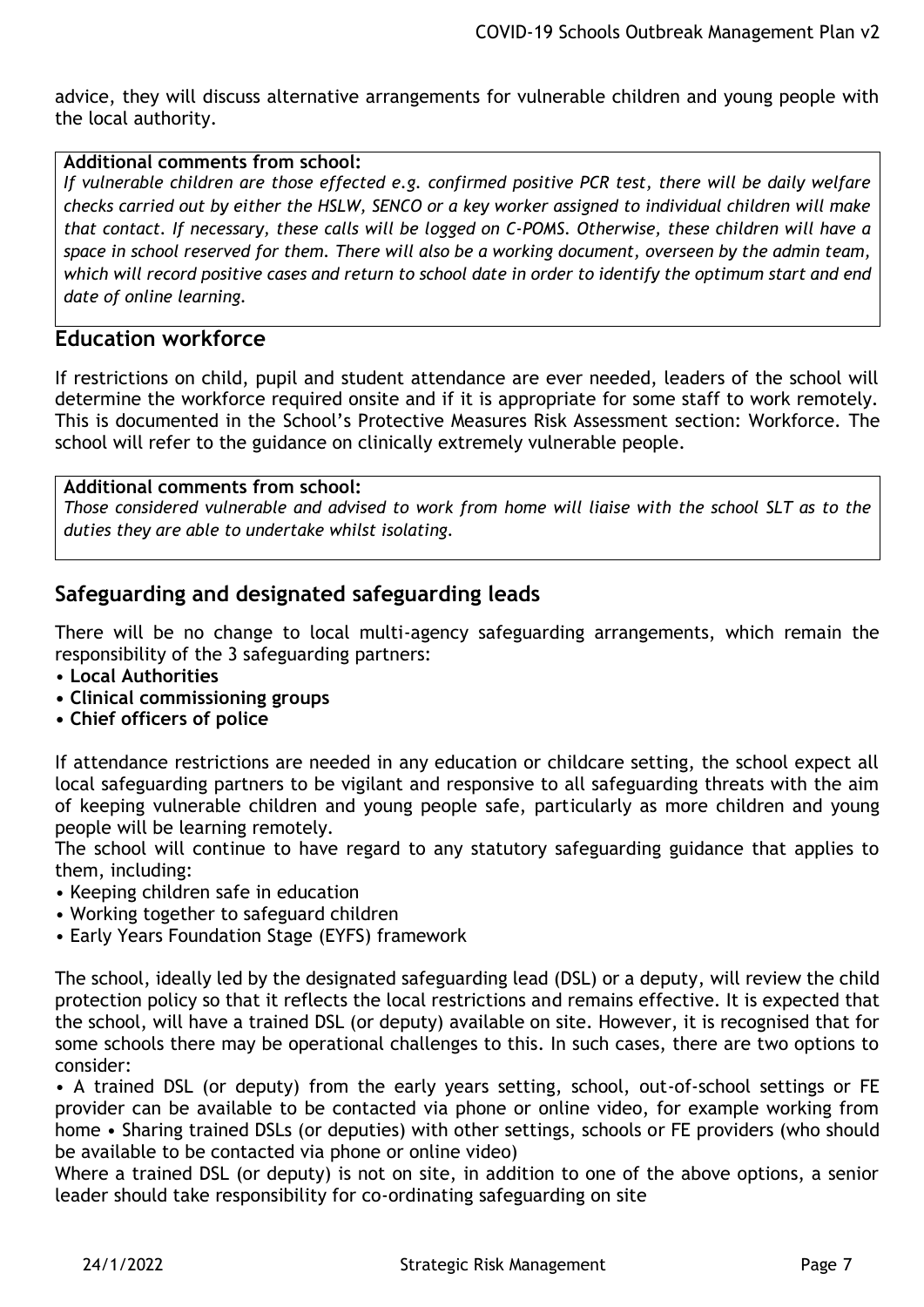**Additional comments from school:** *The Chandler C of E Junior School, Witley is identified as the GJS 'buddy school' in the case of no DSL's being on site or having to self-isolate*

# **Vulnerable children and young people**

Where vulnerable children and young people are absent, the school will:

• Follow up with the parent or carer, working with the local authority and social worker (where applicable), to explore the reason for absence and discuss their concerns

• Encourage the child or young person to attend educational provision, working with the local authority and social worker (where applicable), particularly where the social worker and the Virtual School Head (where applicable) agrees that the child or young person's attendance would be appropriate

• Focus the discussions on the welfare of the child or young person and ensuring that the child or young person is able to access appropriate education and support while they are at home 16

• Have in place procedures to maintain contact, ensure they are able to access remote education support, as required, and regularly check if they are doing so

If settings have to temporarily stop onsite provision on public health advice, they should discuss alternative arrangements for vulnerable children and young people with the local authority.

#### **Additional comments from school:**

*The office admin team know to follow up all non-attendees to school, as stated in the [school attendance](http://www.godalming-junior.surrey.sch.uk/website/policies/35613)  [policy,](http://www.godalming-junior.surrey.sch.uk/website/policies/35613) to ascertain reasons for the absence. The HSLW will also make contact if the child is considered vulnerable. As mentioned previously, if they are having to self-isolate, daily welfare checks will be carried out as well as finding out whether there is any hardware which needs loaning out to children using our Chrome Books.*

## **School and FE meals**

The School will provide meal options for all pupils who are in school. Meals will be available free of charge to all infant pupils and pupils who meet the benefits-related free school meals eligibility criteria.

The school will continue to provide free school meals support in the form of meals or lunch parcels for pupils who are eligible for benefits related free school meals and who are not attending school because they have had symptoms or a positive test result themselves.

#### **Additional comments from school:**

*The school will support FSM children either on site or in the case of the children/family self-isolating, provide local food store vouchers or any DFE specific scheme in place. This may be retrospectively given to parents in the event of the school unable to contact parents before or during the self-isolation period.*